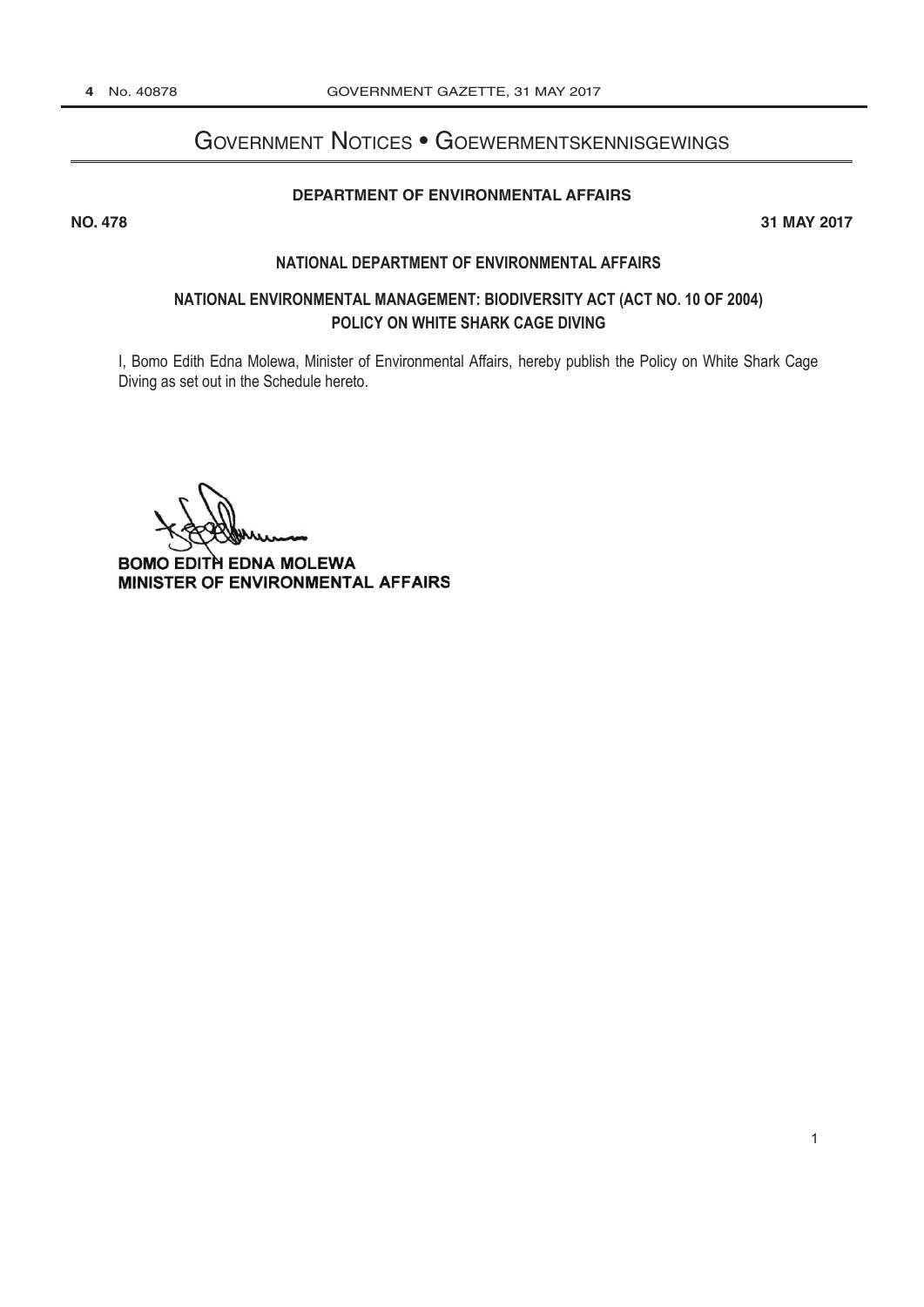

**[DEPARTMENT OF ENVIRONMENTAL AFFAIRS](http://www.greengazette.co.za/departments/envonmental)**

# **POLICY ON WHITE SHARK CAGE DIVING**

**2017**

**This Policy is also available at www.environment.gov.za**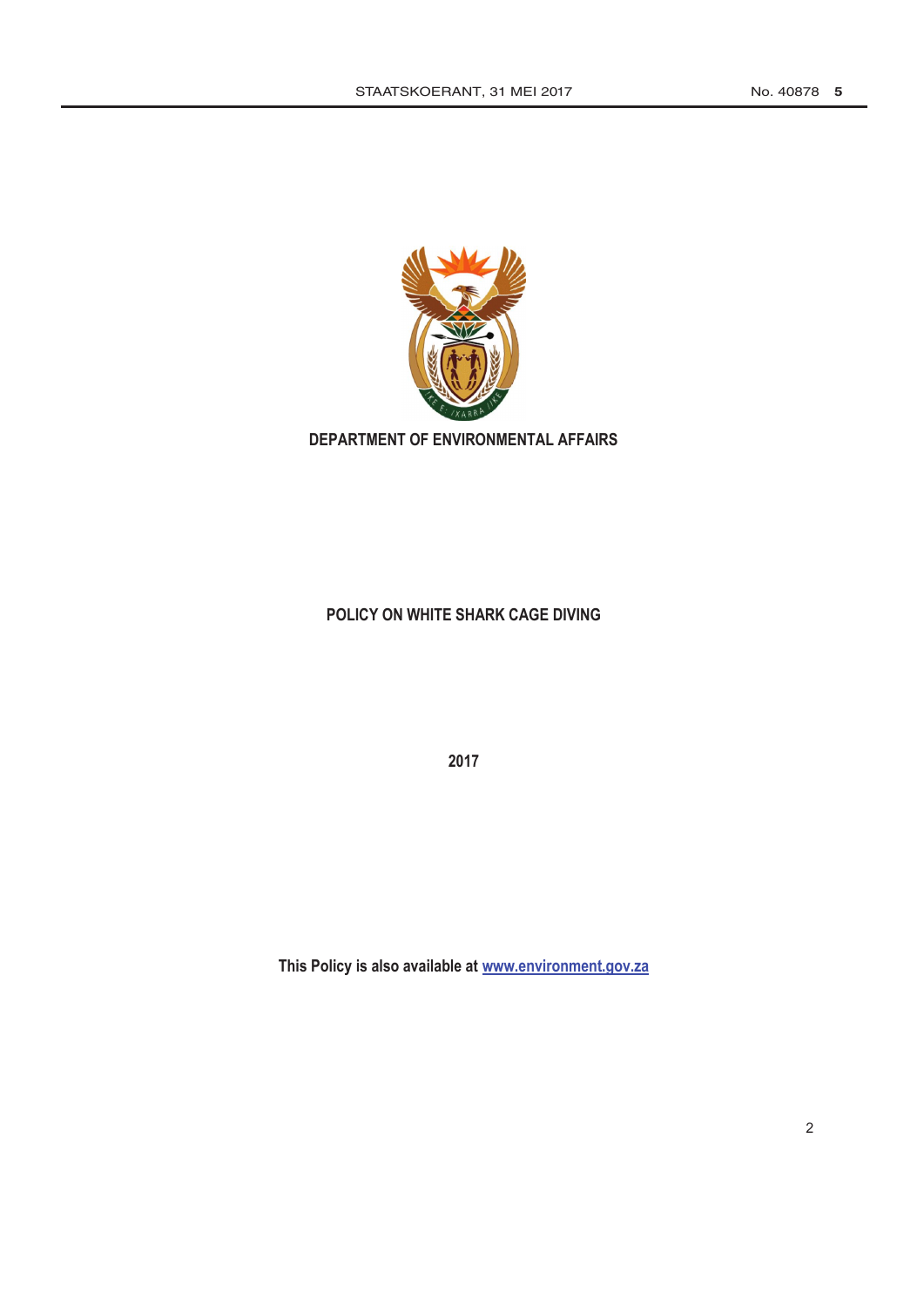# **TABLE OF CONTENTS**

| 1.             |  |  |
|----------------|--|--|
| 2.             |  |  |
| 3.             |  |  |
| 4.             |  |  |
| 5.             |  |  |
| 6.             |  |  |
| 7 <sub>1</sub> |  |  |
| 8.             |  |  |
| 9 <sub>1</sub> |  |  |
| 10.            |  |  |
| 11.            |  |  |
| 12.            |  |  |
|                |  |  |
|                |  |  |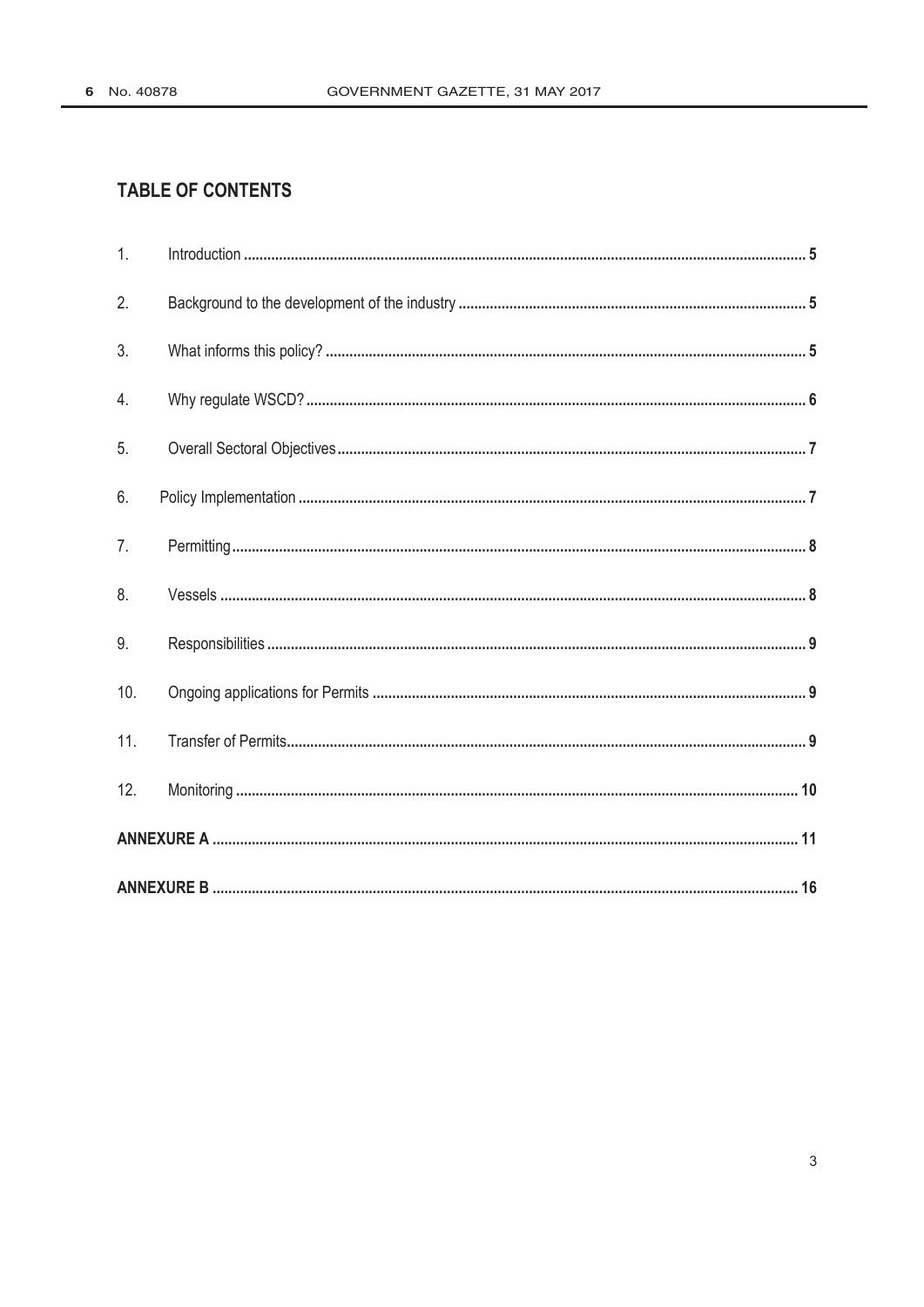# **GLOSSARY OF TERMS**

| <b>IUCN</b>                    | International Union for the Conservation of Nature and Natural Resources<br>founded in 1948                                                                                  |
|--------------------------------|------------------------------------------------------------------------------------------------------------------------------------------------------------------------------|
| <b>Minister</b>                | The Minister of Environmental Affairs                                                                                                                                        |
| <b>SAMSA</b>                   | South African Maritime Safety Authority, a statutory body established in terms<br>of the South African Maritime Safety Authority Act, 1998 (Act No. 5 of 1998)               |
| <b>White Shark Cage Diving</b> | White shark cage diving is the observing of a free-swimming Great White<br>Shark (Carcharodon carcharias) from within a submerged protective cage or<br>from a vessel        |
| Suitable WSCD vessel           | A vessel that is certified by SAMSA as being suitable for Shark Cage Diving                                                                                                  |
| <b>WSCD</b>                    | White Shark Cage Diving                                                                                                                                                      |
| <b>WSCD regulations</b>        | means the Threatened or Protected Marine Species Regulations, 2017<br>published under the National Environmental Management: Biodiversity Act,<br>2004 (Act No. 10 of 2004); |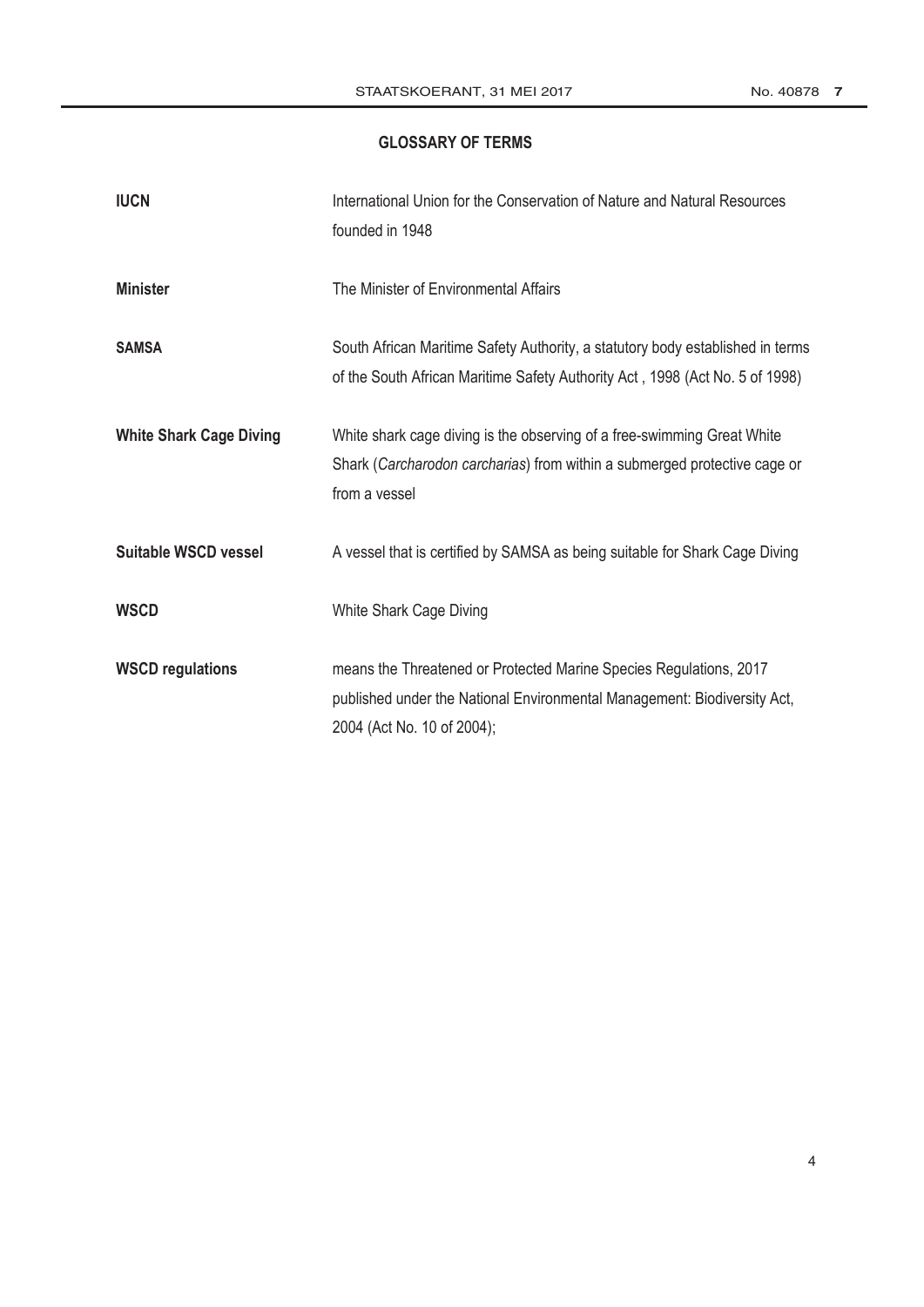# **1. Introduction**

This Policy on White Shark Cage Diving ("WSCD") is intended to provide guidance to the processing and decision making on permit allocations for WSCD operating permits. This policy must be read with the WSCD Regulations.

The aim of this policy is to outline objectives and criteria for the permit allocation process which will guide the evaluation and allocation of permits in the WSCD industry. This policy does not cover consumptive use of shark species. The consumptive use of shark species is regulated through sector specific policy and permit conditions published in terms of the Marine Living Resources, 1998 (Act No. 18 of 1998) (MLRA).

# **2. Background to the development of the industry**

WSCD is an activity involving the observation of a free-swimming White Shark (*Carcharodon carcharias*) from within a submerged protective cage. It forms a significant and valuable adventure [tourism activity](http://www.greengazette.co.za/acts/tourism-act_1993-072) in many regions around the world with an estimated local economies ranging from \$1.3 to 18 million US dollars. The WSCD has developed in five main regions around the world: California, Mexico, South Africa, South Australia and New Zealand. The activity mostly occurs in areas where the species naturally aggregates. It takes advantage of the naturally higher local abundance of white sharks due to the occurrence of one of their most preferred food sources, namely seals; rather than attracting sharks to areas where they would not naturally occur. In South Africa the WSCD began in 1991 as an unregulated activity until a policy was introduced in July 2008.

Recognising the growing interest in observing sharks in their natural environment and the opportunities for economic, educational and environmental benefits, the then [Department of Environmental Affairs](http://www.greengazette.co.za/departments/envonmental) and Tourism officially designated five (5) sites between Cape Town and Port Elizabeth (GNR. 724 of 4 July 2008) where WSCD operations could be permitted in the South African ocean environment. In 2011, the [Department of](http://www.greengazette.co.za/departments/envonmental)  [Environmental Affairs](http://www.greengazette.co.za/departments/envonmental) allocated WSCD 11 permits valid for five year period at Seal Island, False Bay; Dyer Island, Gansbaai; Quoin Rock, Quoin Point; Seal Island, Mossel Bay and Algoa Bay, Port Elizabeth. In addition, WSCD permit may also engage in a boat-based White Shark viewing operation as stipulated in terms of Regulation 5(3) of the WSCD Regulations.

# **3. What informs the development of this policy**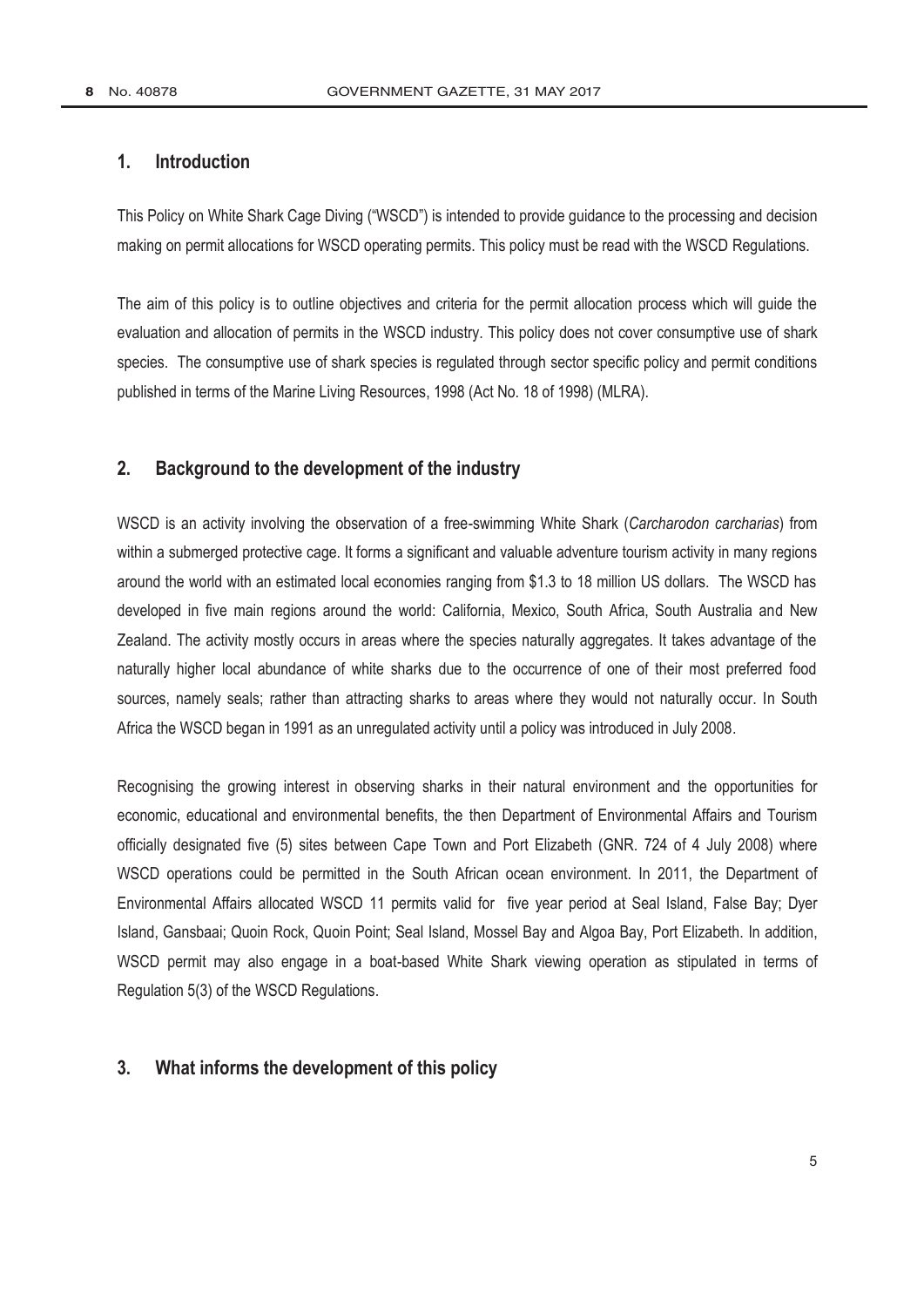The Great White Shark is currently listed as "vulnerable to extinction in the wild" by the International Union for the Conservation of Nature (IUCN), and has been listed on Appendix I and II of the Convention for the Conservation of Migratory Species and Appendix II of the Convention of International Trade in Endangered Species of Wild Fauna and Flora (CITES). Arguments for conservation of sharks based on their role in the maintenance of healthy marine ecosystems have been unsuccessful to halt the worldwide decline in populations. Although population estimate for Great White Sharks in Gansbaai is reported to be considerably higher when compared with the global population estimates which is  $3,000 - 5,000$ , most recent study by Stellenbosch has revealed that such numbers may have been significantly over estimated. Conversely, the results may also be interpreted to suggest that significantly over-estimated pristine population of the Great White Sharks. In light of this information the protection status of Great White Sharks has been incorporated within the management framework provided for in the applicable South African legislation and regulations. More recently, the protected status of Great White Sharks, and need for careful management of activities related to these species has also been incorporated into the National Shark Biodiversity Management Plan gazetted by Minister of Environmental Affairs in 2015. In spite of its conservation status and public controversy that suggests that WSCD may negatively impact the population of the species, curiosity from the general public and tourism opportunity has increased.

## **4. Why regulate WSCD**

The need to manage the WSCD industry, in terms of sound scientific and financial sustainability principles, is based on the understanding of the Great White Sharks ecology (study of the processes influencing the distribution and abundance of organisms, the interactions among organisms, and the interactions between organisms and the transformation and flux of energy and matter) in relation to its k-selected growth path (species that produce few "expensive" offspring and live in stable environments). A Great White Shark cage diving rush (unregulated activities) would exert stress, possibly negatively impact reproductive potential and deter the sharks from returning to the same areas.

The success of regulating WSCD has contributed to a better understanding of the importance of this top predator in our marine ecosystem through the species presence, numbers (abundance), spatial and temporal variability collected by operators. Regulating WSCD includes the introduction of a Code of Conducts sought to encourage operators to minimize possible deleterious impacts on the Great White Sharks. With the largest remaining population of coastal Great White Sharks, South Africa offers WSCD that is done in a precautionary manner to provide conservation benefit and instilling conservation ethics for sharks. In light of the limited understanding of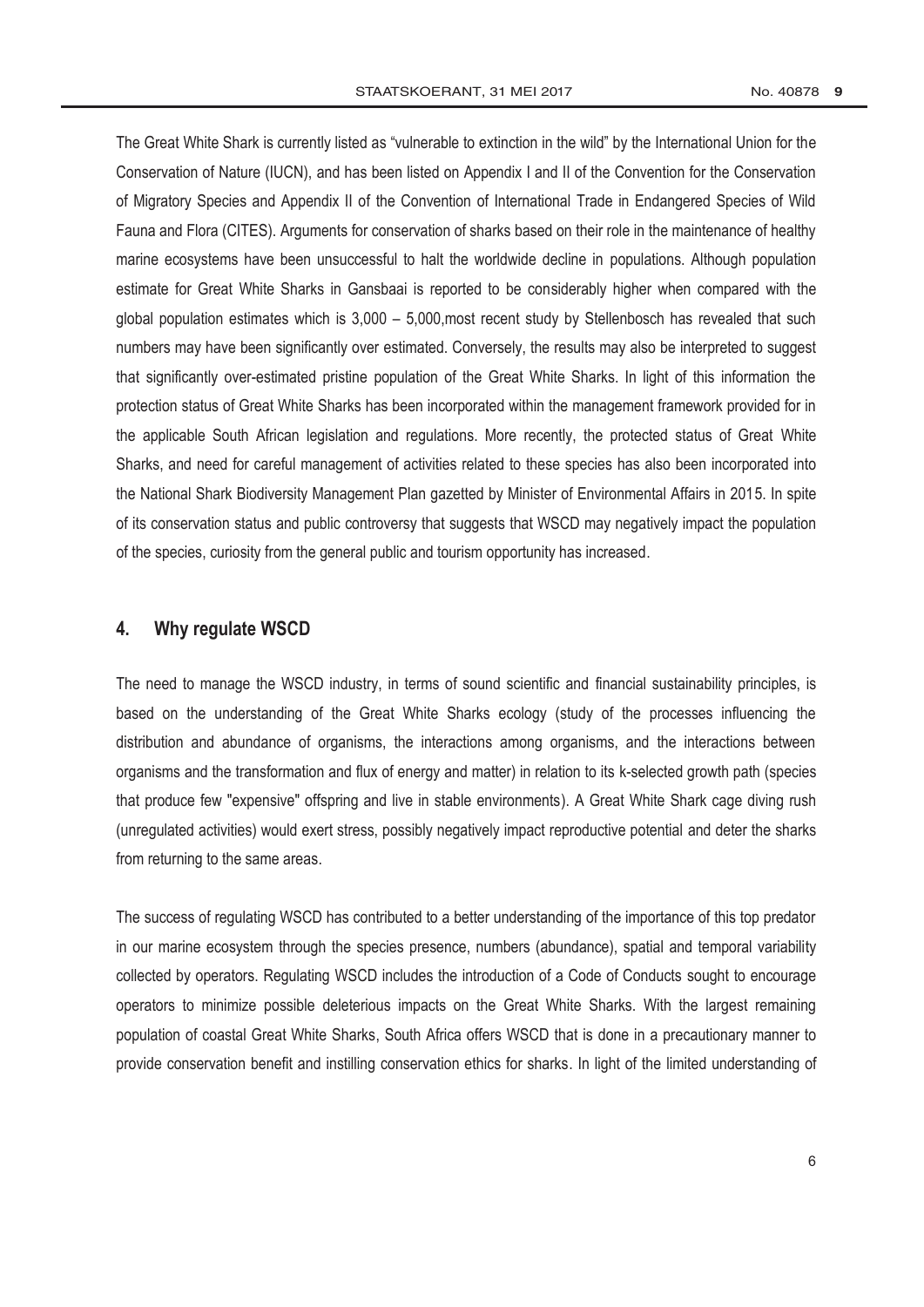what drives Great White Sharks populations, a more conservative and pragmatic management approach is considered in line with Principle 15 of 1992 Rio Declaration:

*"In order to protect the environment, the precautionary approach shall be widely applied by States according to their capabilities. Where there are threats of serious or irreversible damage, lack of full scientific certainty shall not be used as a reason for postponing cost-effective measures to prevent environmental degradation."*

# **5. Overall Sectoral Objectives**

The objectives of this Policy are to:

- improve the regulatory and compliance framework through a more effective monitoring of the impact of shark cage diving on White Sharks and the ecosystem;
- manage (ensure financial sustainability and minimal ecological impact on the species) the growth of the South African WSCD industry through a rational process of allocating permits;
- support transformation of the WSCD industry in accordance with the B-BBEE Tourism Sector Codes as published by the [Department of Trade and Industry;](http://www.greengazette.co.za/departments/dti) and
- set out procedures and assessment criteria which will guide the evaluation and allocation of permits.

# **6. Policy Implementation**

## **6.1 Regulation of the WSCD industry**

Responsible WSCD is a key objective of this policy. The Department has, through its WSCD regulations or other appropriate means, prohibited WSCD operations (and the advertising of such operations) without a permit. The Department has set the requirements for qualification (See Annexure "A"), which shall include:

- i. Accreditation of the vessel and its skipper;
- ii. Safety precautions for the customers;
- iii. Applicable tourism standards to be observed by operators;
- iv. Conduct of customers relating to white sharks.

#### **6.2 Transformation of the WSCD industry**

In promoting transformation, the Department shall use the B-BBEE Tourism Sector Codes and applicable tools in order to advance this objective. Additional factors to be considered include placing restrictions on changing of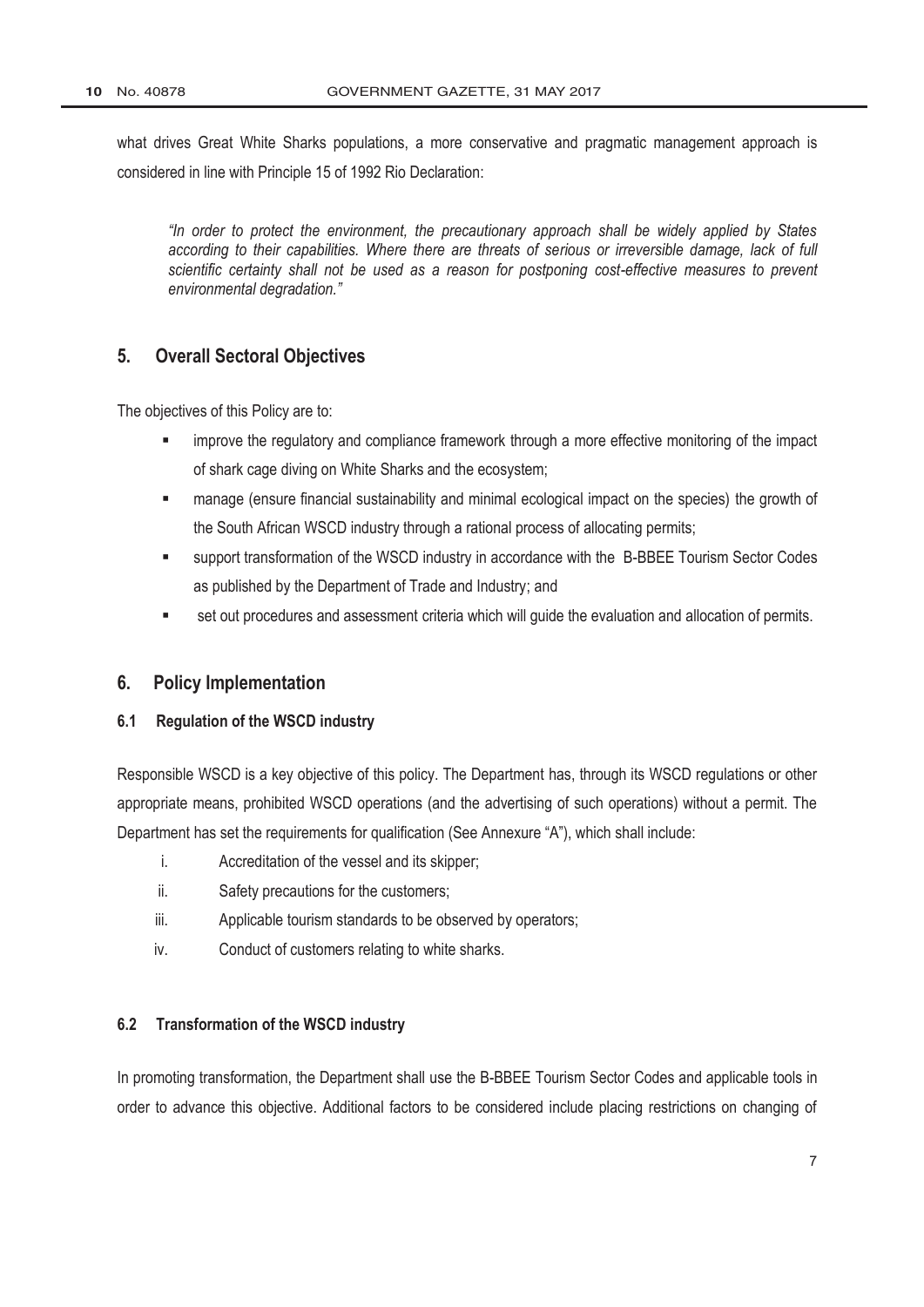shareholding or controlling interest in Companies or Close Corporations that have been allocated permits. If the BEE contributor level rating is reduced during the period of the permit, or if any other transformation criteria identified by the Department changes, this may result in the permit being cancelled or withdrawn. Transfer of a permit is prohibited as it will not comply with provisions of paragraph 11 in this policy.

When considering competing permit applications, applicants will be evaluated on whether the operation complies with *[Government Gazette](http://www.greengazette.co.za/government-gazette)* No. 39430 of 20 November 2015 on Codes of Good Practice on Broad-Based Black Economic Empowerment (B-BBEE): Amended Tourism Sector Code (as amended) published by the [Department](http://www.greengazette.co.za/departments/dti)  [of Trade and Industry](http://www.greengazette.co.za/departments/dti) (DTI).

# **7. Permitting**

Permits will be issued for designated areas as detailed in the WSCD regulations. The determination of the number of permits will be informed by the best available scientific evidence and a precautionary approach that is flexible to allow feedback from scientific studies. The designated areas and the number of permits to be allocated will be reviewed and adjusted from time to time, based on evidence-based scientific advice on species ability to withstand the pressure and economic viability of the industry. There will be a review of the performance of WSCD operators in each of the designated areas during the period of the permit.

Permits allocated may be issued for a period of up to ten (10) years. Each WSCD permit shall be issued subject to such conditions as provided for in the WSCD regulations and considered necessary to satisfy the objectives of this policy. The Department also seeks to encourage the development of the WSCD activity in current vacant areas where no permit has been allocated.

# **8. Vessels**

A suitable WSCD vessel is a vessel that:

- $\circ$  is certified by SAMSA as being suitable for shark cage diving; and
- $\circ$  has a functioning Vessel Monitoring System with a logging Global Positioning System (GPS).

It is important that properly adapted vessels in line with SAMSA requirements are used for WSCD operations. Operators will be required to provide proof that they have and intend to use such vessels, and will be expected to provide a detailed description of the nominated vessel.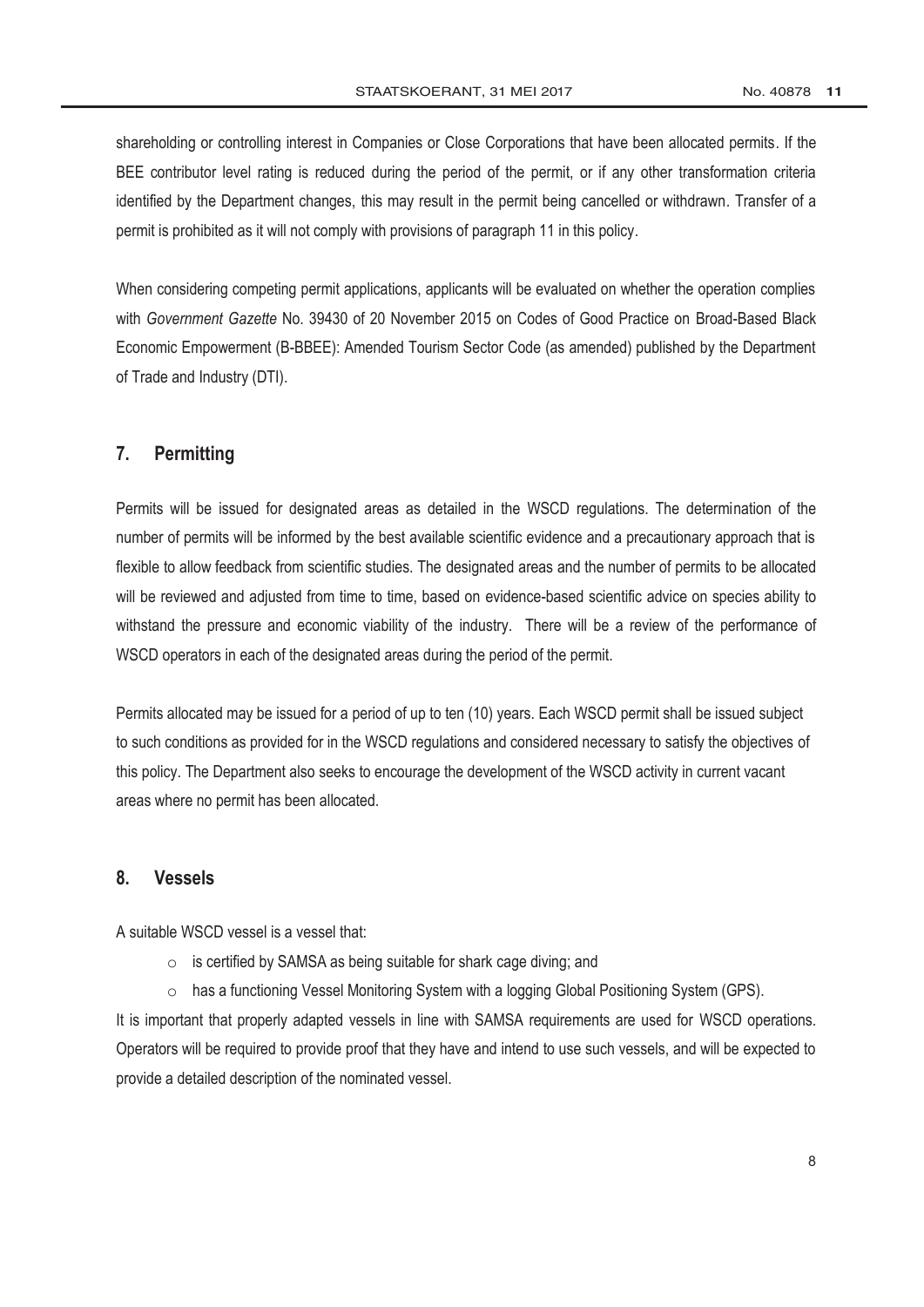Each successful applicant will be restricted to two vessels per permit and specifically the use of the vessels specified in the application form. The permit conditions will however, prohibit the simultaneous use of the vessels for the purposes of WSCD. Should the permit holder subsequently wish to change the nominated vessel/s, the permit holder shall notify and submit to the Department for approval of the change and provide proof that the vessel is certified by SAMSA as being suitable for shark cage diving operations.

No vessel change shall occur without SAMSA certification and the permit holder will not be allowed to operate until SAMSA has formally certified the replacement vessel as being safe for shark cage diving operations.

# **9. Responsibilities**

The Department in consultation with the recognised industrial body and relevant organs of state will facilitate support services to the industry. Permit Holders will be required to contribute to monitoring and reporting within the sector and particularly in instances of non-compliance within the industry.

### **10. Ongoing applications for Permits**

Should an area become vacant or where no permit was allocated in an area, a permit may be allocated to any person who had applied during the most recent allocation process provided such applicant complies with the requirements determined in this policy and the WSCD regulations.

# **11. Transfer of Permits**

The transfer of a permit will be dealt with in a manner determined by the Minister or Delegated Authority and subject to the provisions of the WSCD regulations and applicable legislation. While it may be expected that some permit holders may apply for a transfer of a permit, the Minister or Delegated Authority must be satisfied that such application does not undermine the objectives of the policy. While a juristic person can change its shareholding/ownership, management and other aspects in the ordinary course of business for such entities, such changes may not result in a reduction of the BEE contributor level rating or the assessment score of the Delegated Authority for any of the transformation criteria evaluated in the WSCD permit application process.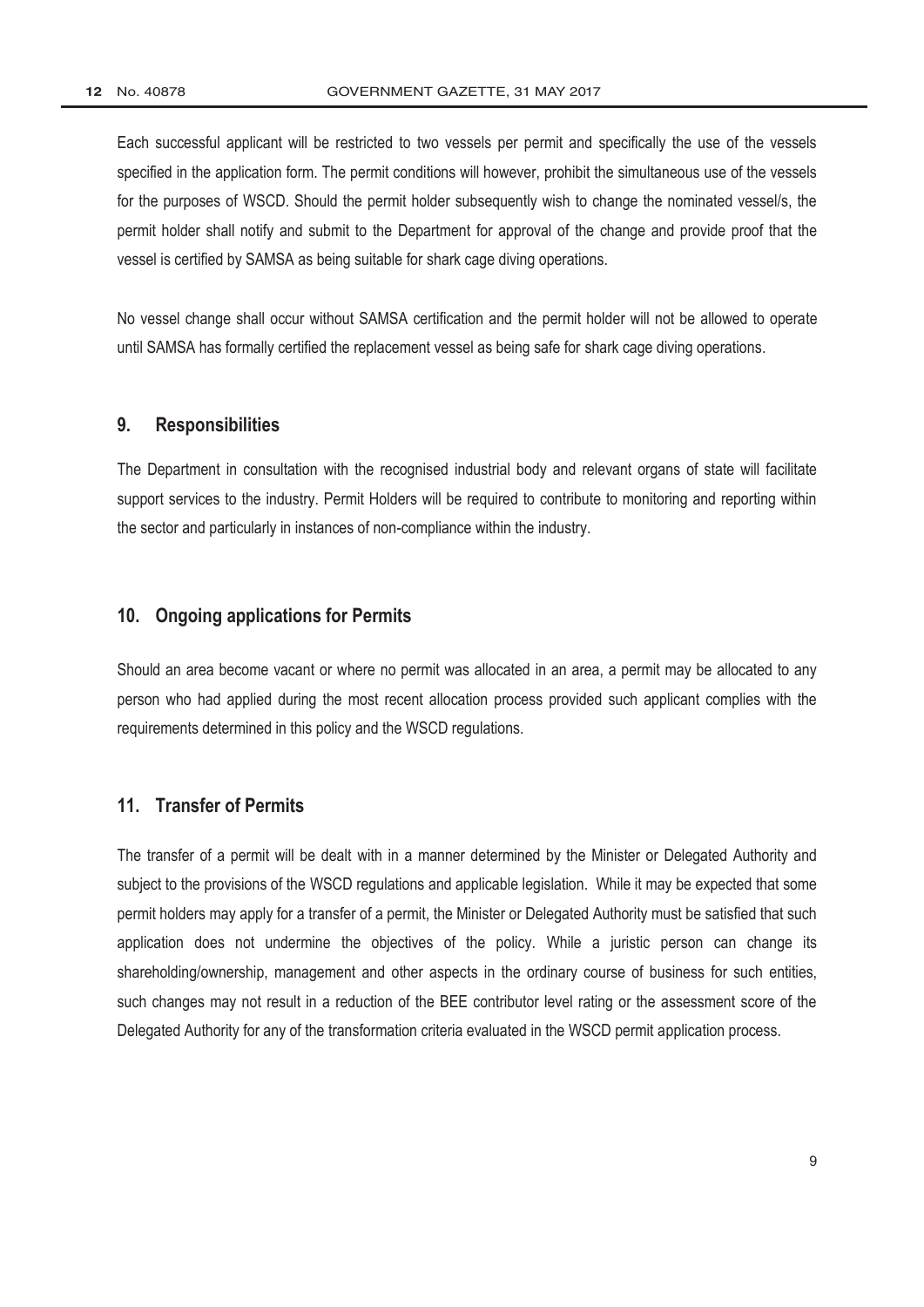# **12. Monitoring**

The Department will undertake monitoring for the duration of the permit in order to monitor whether the objectives of the policy are met as well as ensuring that the practices of the industry support conservation and sustainable utilisation of this species. The performance monitoring may commence a year after allocation of permits and every two (2) years thereafter.

Although the precise criteria against which permit holders will be monitored is not finalised, the following may be used:

- (i) Transformation in accordance with relevant legislation;
- (ii) Submission of data demonstrating distribution and/or abundance of sharks; and
- (iii) Compliance with Codes of Conduct and applicable legislation.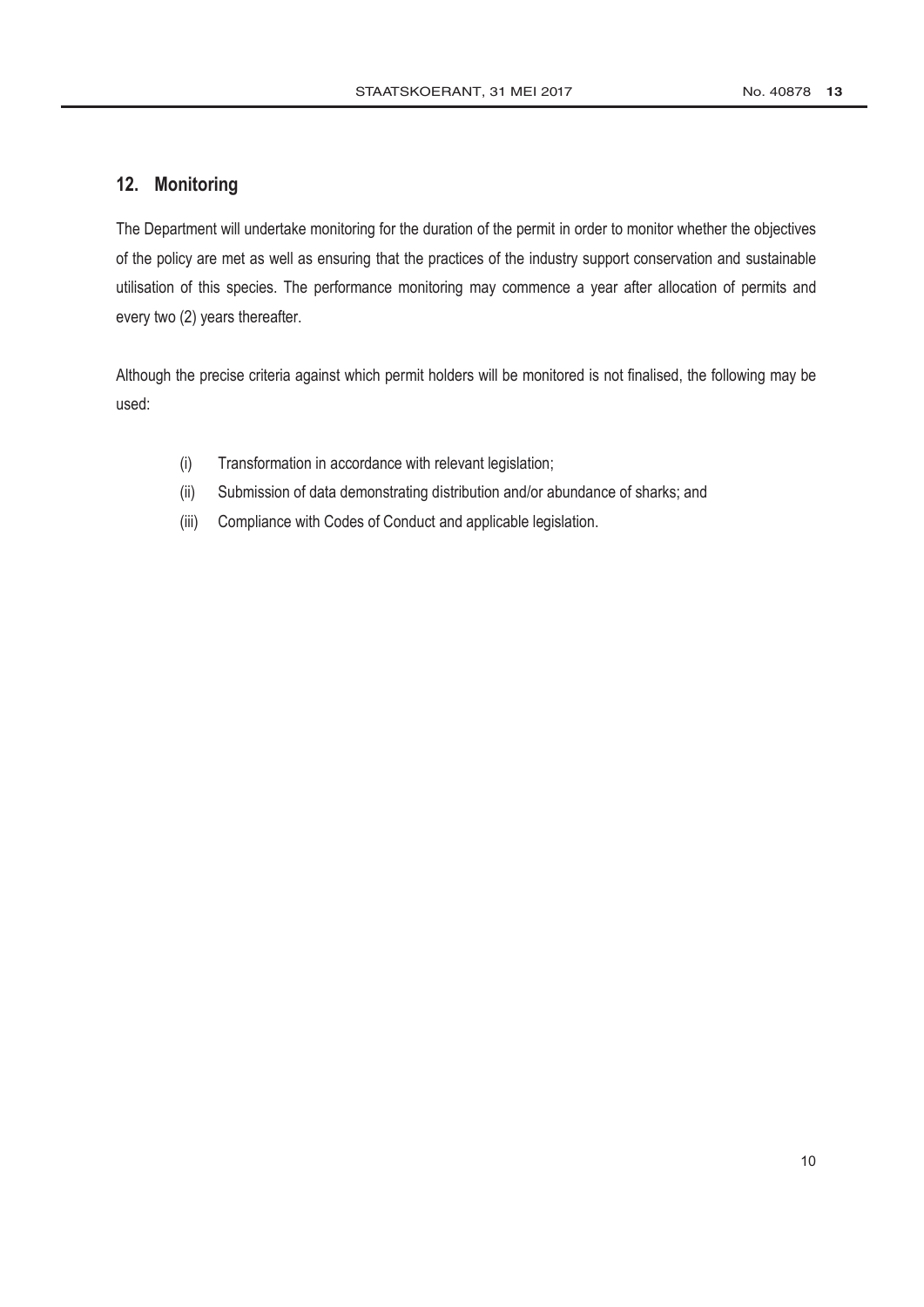# **ANNEXURE A**

# **CRITERIA FOR THE ALLOCATION OF WSCD PERMITS**

### **1. EXCLUSIONARY CRITERIA**

Every applicant is expected to adhere to certain requirements pertaining to the completion and submission of application forms. If these requirements are not adhered to, the application will be excluded. The requirements will be stated in detail in the *Instructions* attached to the WSCD application form and may include:

- Using only the applicable application form;
- **Paying the application fee in full; and**
- Signing the application form and attesting to the declaration.

In addition to the above, existing permit holders will be evaluated on how they have optimally utilised their permit issued over the last allocation period. The assessment may include compliance with permit conditions such as submission of log books, submission of electronic data as well as quality of data submitted.

# **2. COMPULSORY REQUIREMENTS**

An applicant must comply with the compulsory requirements provided for in the WSCD regulations.

#### 2.1.Operational plan

Applicants will be required to compile an operational plan on which they will be evaluated. An operational plan should include the following as a minimum:

- Details of how the successful applicant will undertake the operation including availability of technical expertise;
- **-** Details of environmental sustainability of the operation;
- The projected frequency of trips and numbers of passengers;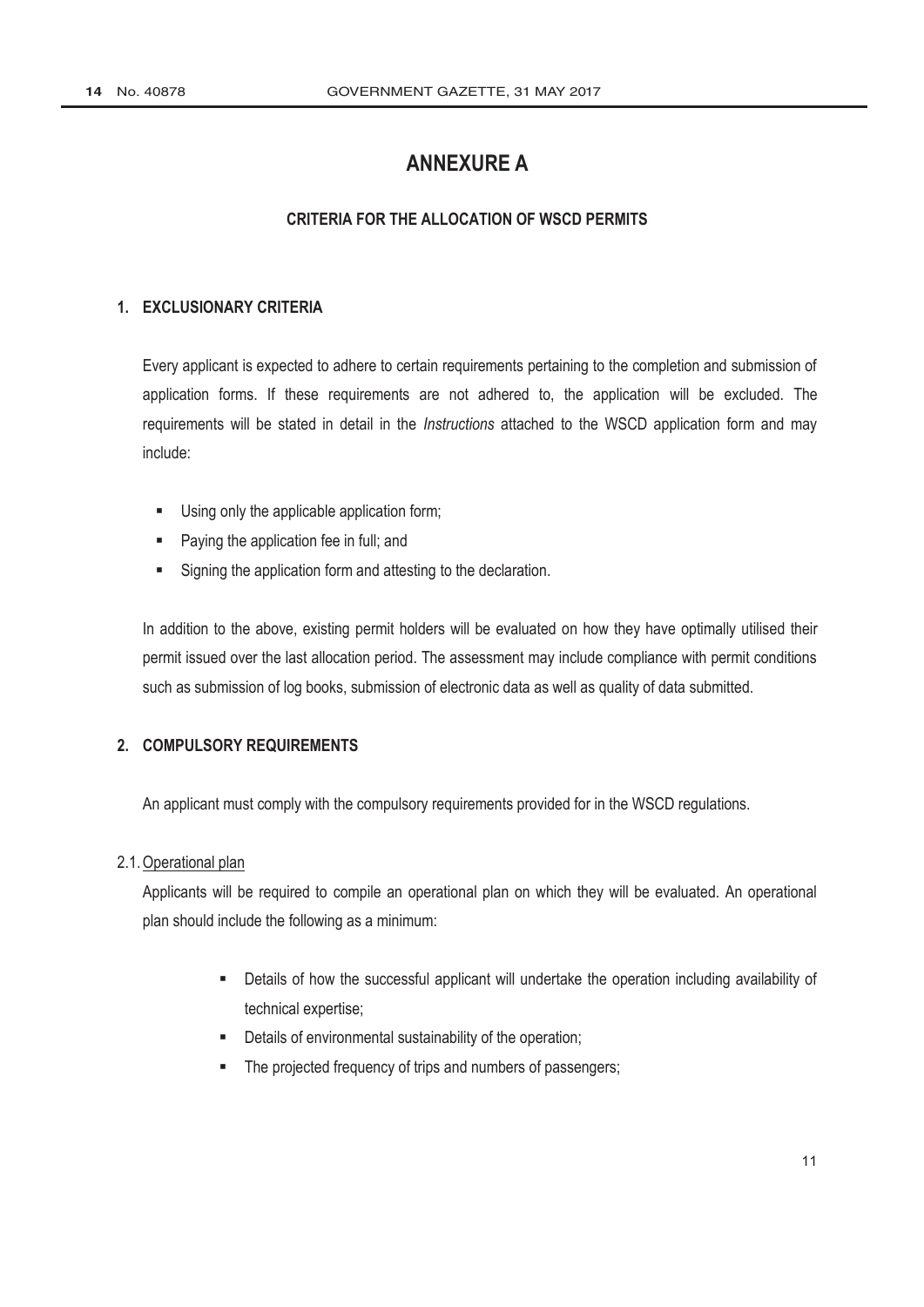- The identified areas of operation and knowledge of Great White Sharks spatial and temporal variability in numbers thereof; and
- A description of the anticipated trip activity, including safety precautions and tourist education.

The education that will be given to WSCD tourists, will in particular be assessed. Not only does education enrich the experience of tourists, but also adds to the eco-tourism benefits, which in turn also increases compliance pressure to adhere to regulations and codes of conduct. WSCD operators capable of educating tourists and to provide educational material for their clients will be positively scored.

Since shark cage diving is growing into a lucrative form of eco-tourism in which more than half the clientele comes from abroad, a solid reputation for safety and protection of sharks needs to be fostered and maintained in order to portray a positive image of the industry.

# 2.2. Tour Guide

An applicant must provide proof that the applicant has employed, or will employ one or more registered tourist guide(s) as provided for in the relevant tourism legislation appropriate for WSCD. Such tour guide must have completed training with a CATHSSETA (Culture Arts, Tourism, Hospitality and Sport Sector Education and Training Authority) accredited training provider.

#### 2.3.Vessel Access

WSCD applicants will have to demonstrate that they have or are going to invest in a vessel certified by SAMSA as suitable for shark cage diving and equipped with integrated Global Positioning System (GPS). Vessels that cause the least amount of disturbance to the species and ecosystem as a whole, are more desirable.

#### 2.4.Public Liability Insurance

Current permit holders will need to demonstrate that they have public liability insurance. New entrant applicants will have to provide an undertaking confirming that they will, prior to commencement of operations, obtain public liability insurance up to an amount to be determined by the relevant insurance consultant and for the duration of the permit.

# **3. BALANCING CRITERIA**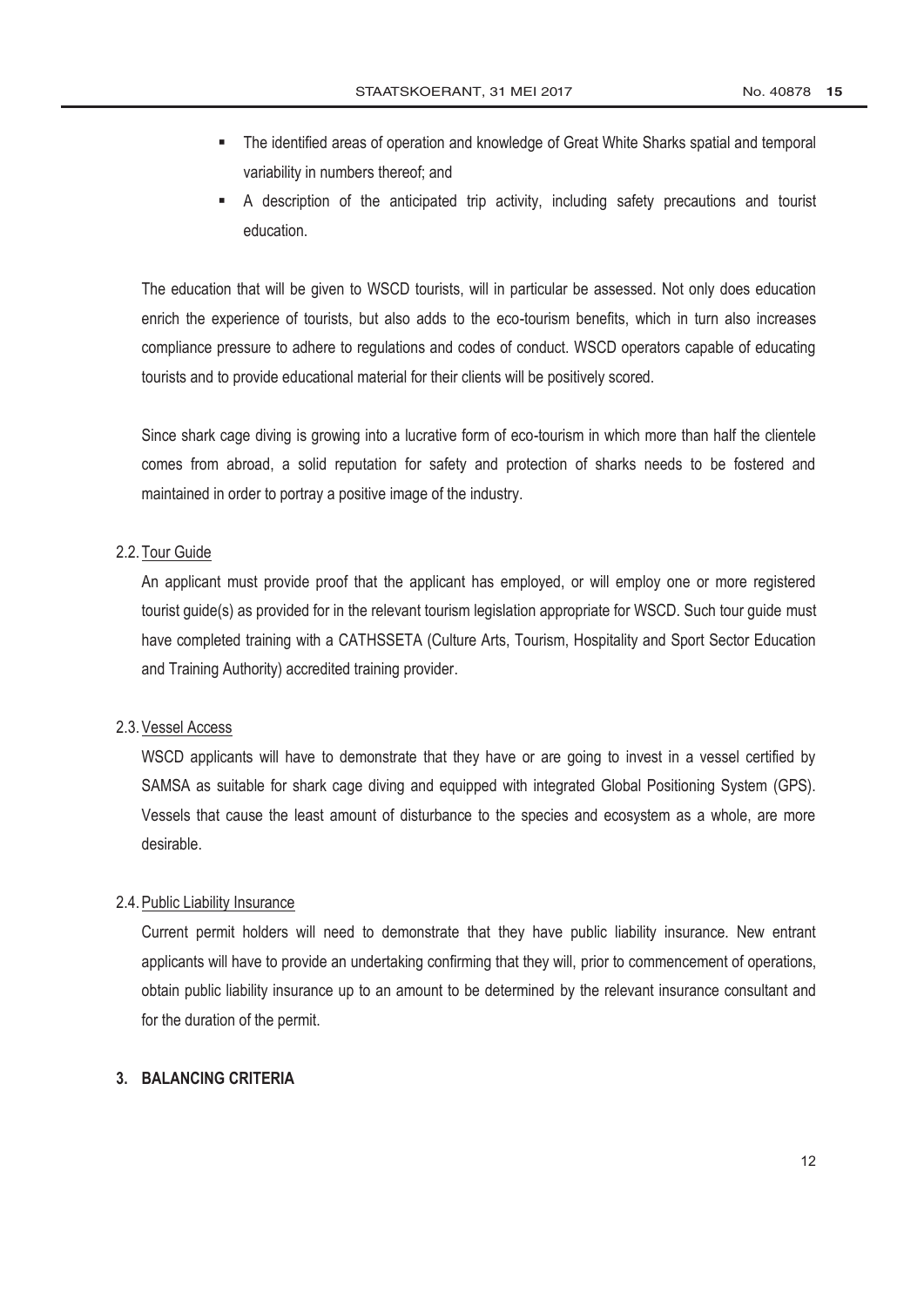In addition to the compulsory requirements for all applicants there are additional or balancing criteria which will be considered by the Delegated Authority. Some of these are detailed in the WSCD regulations and are further elaborated on in this section to indicate how the criteria will be assessed. Although the following criteria will generally be applied to both existing permit holder applicants and new entrant applicants, the weighting that will be applied to each of the categories may differ.

### 3.1. Transformation

One objective in allocating permits in this sector is to improve the levels of transformation. Accordingly, preference will be given to applicants with a higher BEE contributor level rating, as provided in *[Government](http://www.greengazette.co.za/government-gazette)  [Gazette](http://www.greengazette.co.za/government-gazette)* 39430 of 20 November 2015: B-BBEE Tourism Sector Codes (as amended) published by the [Department of Trade and Industry](http://www.greengazette.co.za/departments/dti) (DTI). In addition to the BEE contributor level rating, additional emphasis and scores will be allocated to the following specific transformation elements:

- **Ownership:** Applicants whose operations demonstrate ownership by HDIs will be positively scored.
- **Management control element:** The representation of HDI persons and women at the various levels of management as outlined in the tourism B-BBEE Sector Code, will be positively scored.
- **Corporate Social Investment**: WSCD permits are allocated on an area basis. Accordingly, a certain number of WSCD operators may be accommodated in each area. The intention is to support tourism initiatives and stimulate further growth of the WSCD industry in coastal towns. Those current permit holder applicants that demonstrate that they have made investments and contributions in corporate social initiatives and community upliftment programmes that benefitted the communities in the area from which they have operated may be positively scored.

All applicants will be required to demonstrate how they intend to be actively involved in corporate social responsibility initiatives that contributes to community development. Positive consideration will be given to operators whose contributions include educational trips for at least 75% HDI learners or who raise awareness about conservation of sharks through other educational means.

 **Enterprise Development:** As far as current permit holder applicants are concerned, specific consideration will be given to applicants who can demonstrate that they intend to provide training or mentorship to new entrants.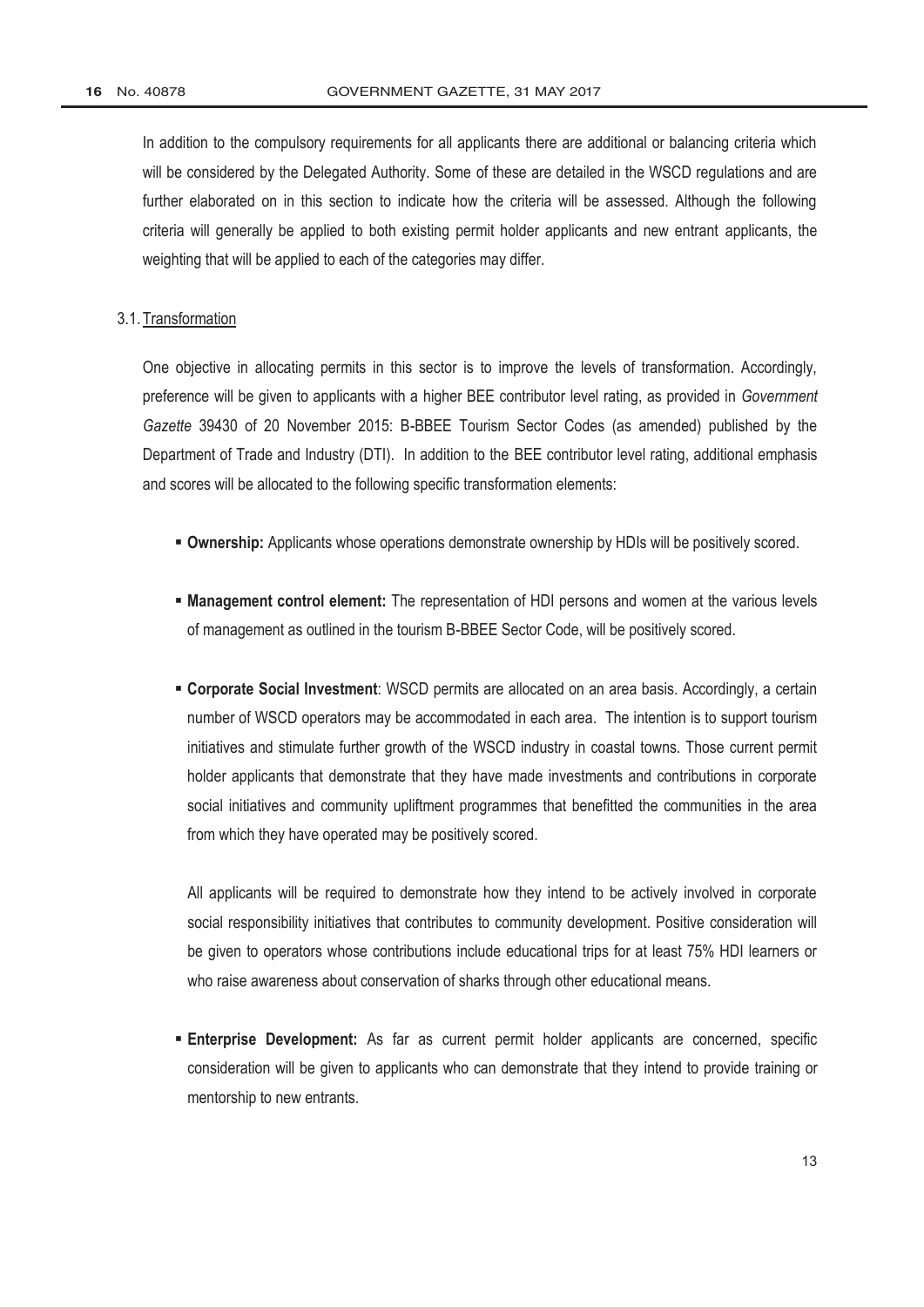# 3.2. Investment in the Sector

Applicants will be evaluated having regard to investments made in the WSCD sector and level of contribution to the tourism of the local community.

As far as current permit holder applicants are concerned, specific consideration will be given to:

Investment in marketing: In this regard, the delegated authority will positively score current permit holder applicants that have invested in marketing South Africa and their local area as a WSCD tourist destination.

New entrant applicants must also demonstrate how they intend marketing WSCD to both local and international tourists.

# 3.3. Jobs/ Employment

Current permit holders that have complied with the [Basic Conditions of Employment Act,](http://www.greengazette.co.za/acts/basic-conditions-of-employment-act_1997-075) 1997 (Act No 75 of 1997) (as amended) and have provided (or new entrants that undertake to provide) their employees with *inter alia* –

- secure employment during the entire duration of the WSCD season and/or permit;
- **Unemployment Insurance Fund (UIF);**
- safe working conditions; and
- **•** other employment benefits;

will be positively scored.

Applicants who demonstrate an effort to employ young South African (under 35) from historically disadvantaged communities and specifically those adjacent to the area of operation may also be positively scored.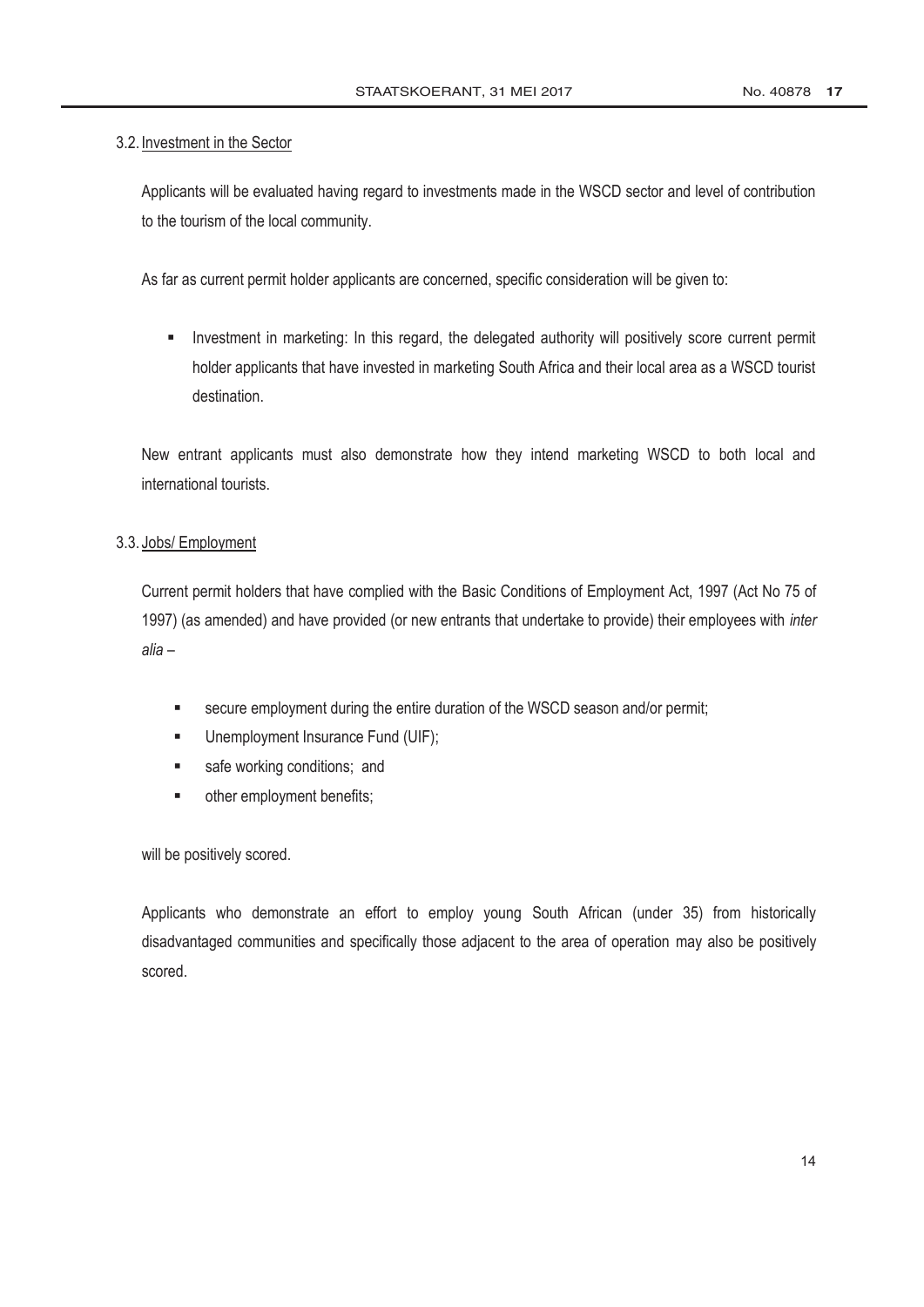#### 3.4.Compliance

It will be considered whether the applicant has been convicted of any offence related to an existing permit or any other offence in terms of any other environmental legislation and the seriousness thereof. Applicant includes any individual applicant and whether the directors or majority shareholders or members have been convicted of such an offence.

It will also be considered whether an applicant, or its members, directors or majority shareholders, has had any permit cancelled, revoked or suspended in terms of the WSCD regulations or any environmental laws or assets seized under the [Prevention of Organised Crime Act,1](http://www.greengazette.co.za/acts/prevention-of-organised-crime-act_1998-121)998 (Act No 121 of 1998) or any environmental law. Decisions may be deferred on applications if an applicant (or its members, directors or majority shareholders) is being investigated for a contravention of the provisions of the WSCD regulations or any other environmental law. Individual applicants, directors, majority shareholders and members with controlling interests must declare any offences or contraventions outlined above whether in their personal capacity or as members, shareholders or directors of other organisations which were convicted of the above offences or were subject to the relevant administrative actions outlined above.

#### 3.5.Declaration

All applicants but particularly new entrants must undertake that they will commence operation within one year of being issued a permit. If the applicant has not commenced operations within one (1) year of being issued a permit, the permit may be cancelled.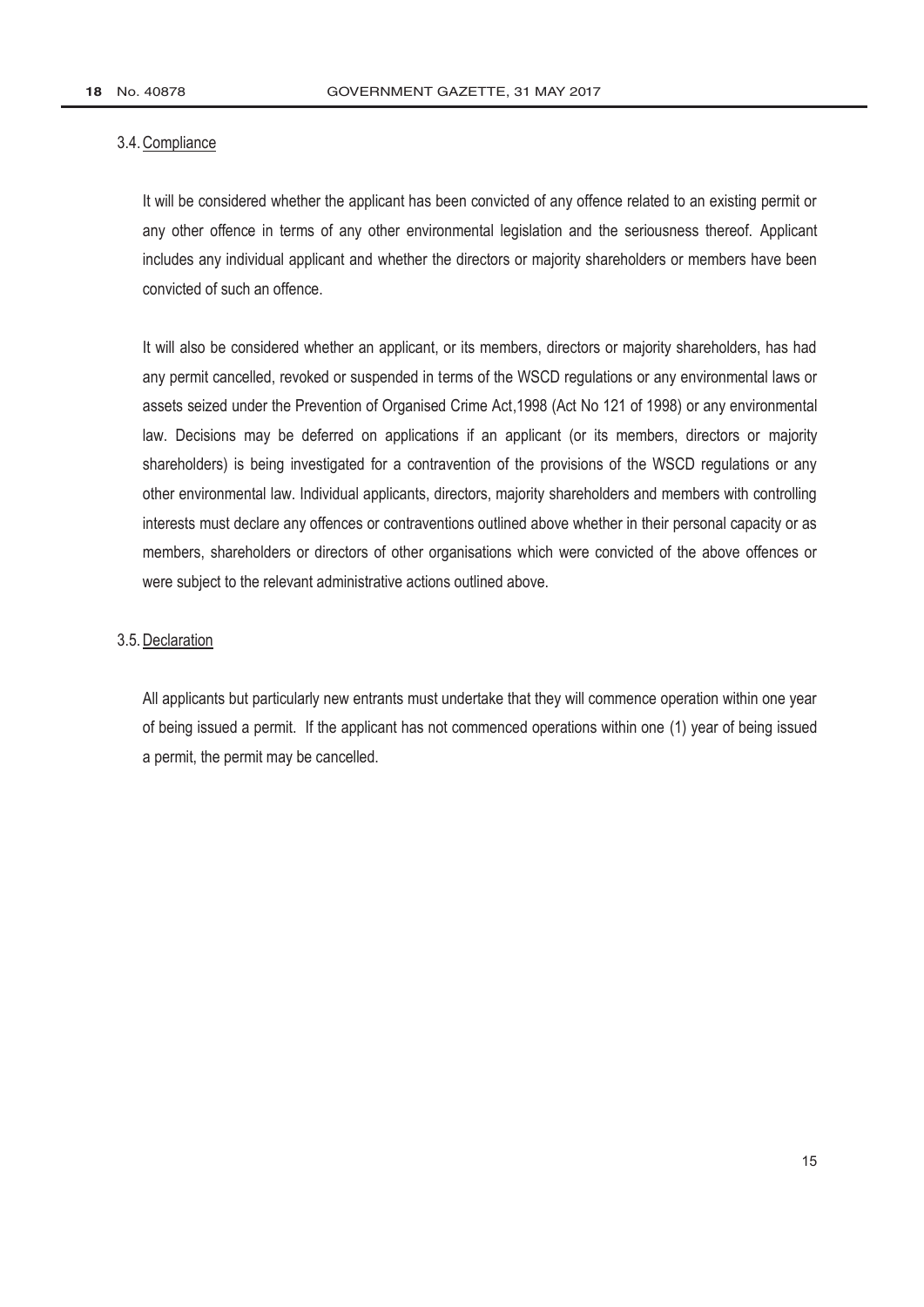# **ANNEXURE B**

# **APPLICATION PROCEDURES**

The process described below informs prospective applicants of the procedures to be followed subsequent to the invitation to apply for WSCD permits.

### **(i) Public participation in policy formulation**

The policy sets out the basis or terms on which permits will be evaluated and allocated. The policy will also be distributed along with the application form, during registration process. It will be assumed that applicants will have read this policy when applications are evaluated.

# **(iii) Language**

This Policy, the application form and all explanatory notes to the application form will be available in English. See www.environment.gov.za.

#### **(iv) Fees**

Application and permit fees are payable in accordance with the Schedule of fees set out in Annexure 3 to the WSCD Regulations. These fees may be amended from time to time.

# **(v) Departmental Assistance**

Applicants will be able to submit queries relating to the application process to the Department prior to the closing date for applications. The query period will be open for a specified time, after which all queries will be collated and responses will be published on the Departmental website and via the general WSCD email address which will be published at the time of the invitation. The Department may also be contacted on +2721 819 2510. Queries will only be responded to via WSCD email address.